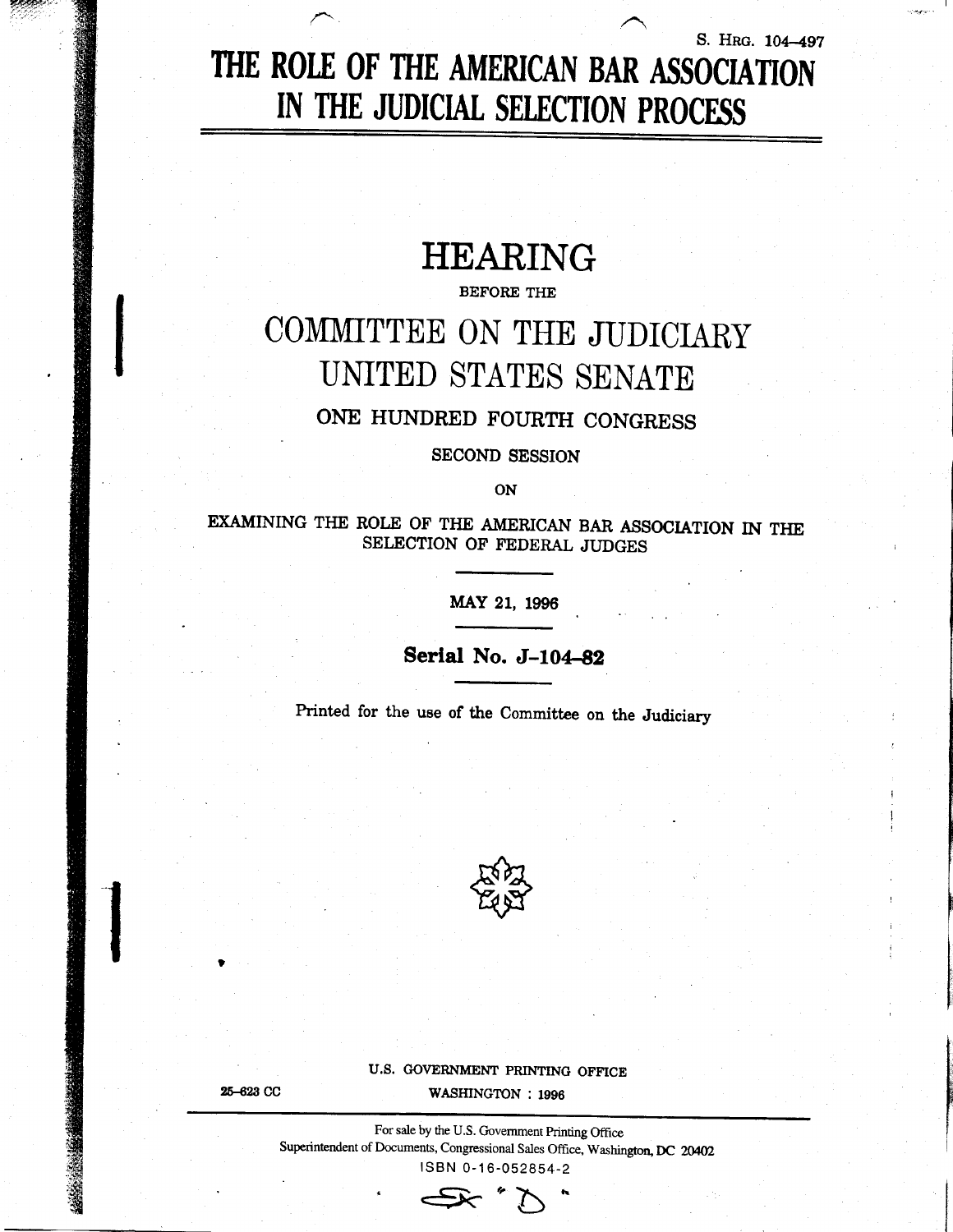associates at the annual meeting in Hawaii to support Leonard in his leadership and took great pleasure in the networking and educational activities which emamated from the American Bar Association's general meeting.<br>When I left Washington, D.C., clearly the center of U.S. federal tax practice, to

practice tax law in my native state of California, I retained my membership in the American Bar Association's Section of Taxation. It seemed to me even more important that a tax lawyer practicing in the hinterlands of California should maintain the contacts and communication with the Section of Taxation in Washington, D.C. There were many times when information which I learned from the Section of Taxation's proceedings and publications was of direct value to my clients and helped me maintain my position as a cutting-edge tax lawyer.

But unfortunately for me, at an annual meeting held in Los Angeles in 1990, the House of Delegates was considering Resolution 106c, which read as follows:

Be It Resolved, that the American Bar Association recognizes the fundamental rights of privacy and equality guaranteed by the United States Constitution, and opposes legislation or other governmental action that interferes with the confidential relationship between a pregnant woman and her physician, or with the decision to terminate the pregnancy at any time before the fetus is capable of independent life, as determined by her physician, or thereafter when termination of the pregnancy is necessary to protect the woman's life or health.

To its credit, when considering this resolution, the Board of Governors invited me and others to address the merits of Resolution 106c.

At the time, I urged them in the finest traditions of the legal profession to respect the diversity of the membership's views on the abortion issue and to vote no on the resolution. In considering how to vote, I requested them to weigh the costs and benresolution. In considering now to youe, i requested them to weight and you allow the American Bar Association of its passage. I reminded them that support for Resolution 106c was flatly contrary to the religious beliefs of were Roman Catholics, Orthodox Jews, Mormons, Greek Orthodox and Evangelical Christians. As in the Webster case, there would be dozens of briefs written on both sides of the abortion issue. Planned Parenthood, one of the proponents of the resolution, would have its side ably presented to the court. I asked why the ABA was being urged to lend its prestige and financial support to 106c.

It seemed to me at the time, and it still does today, that the genesis of the resolution was part of an organized attempt by Planned Parenthood to influence a number of important organizations to build support for the Freedom of Choice Act. As you know, Planned Parenthood is the largest provider of abortions in the United States, and proponents of the resolution included those on the payroll of Planned Parenthood. At the same time the ABA was debating 106c, the AFL-CIO and other membership organizations were also being urged to adopt several resolutions. The Webster decision had recently been issued, the abortion debate had become increasingly and overwhelmingly a political one, state legislatures throughout the country were considering legislation to strike a balance between maternal and fetal rights based on all the factors, legal but also moral, ethical, religious, social and political.

Although our democracy is well suited to reflect the diversity of views on all of these issues, Resolution 106c did not strike a balance that I believed the ABA hould adopt because it opted for the privacy and health of the woman exclusively, according no weight to the life of her little one. In principle, it was abortion on demand underwritten by ABA membership dues. In practice, it was one-and-a-half million abortions annually, abortion as birth control, abortion as the greatest American health hazard to our children. As an ABA member, I could not stand by while Planned Parenthood co-opted the American Bar Association for its agenda. As I pointed out in my remarks to the House of Delegates, Planned Parenthood wanted the respectability, the political clout, and the dignity of the American Bar Association, and they didn't really much care whether in the process they used the American Bar Association and drove a wedge between its members, many of whom viewed abortion, as do I, as the taking of innocent life.

Notwithstanding my efforts and those of others, on February 13, 1990, the American Bar Association through its House of Delegates passed Resolution 106c committing the ABA to a pro-abortion position. Resolution 106c was challenged later that year in Chicago at the annual meeting of the American Bar Association where the entire membership present and voting once again debated its merits. Attending that annual meeting, I spoke in opposition to Resolution 106c and in favor of maintaining neutrality by the American Bar Association on the abortion issue. My principal argument was that the issue, after the Webster decision, was increasingly a political one and that the American Bar Association should not become just another political advocacy group. Rather, it should focus on providing the important benefits to its

members who had deep moral convictions opposing abortion, it would be unfair for the ABA to speak as if there were unanimity.

But the ferment did not end there. Two years later, the American Bar Association once more voted in favor of a resolution promoting abortion, Resolution 110, thus rescinding the neutrality position which it had adopted in August of 1990. Under the circumstances, I, as a practicing Roman Catholic and an adoptive parent, believed I had no choice but to resign from the ABA. Attached to my statement are various exhibits which relate to the ABA's debate on abortion including my letter of resignation which I would like to include for the record.

Since 1992 I have not been a member of the American Bar Association. I take no joy in making that statement. But the political agenda of the American Bar Association continues to prevent me from becoming a dues-paying member and from sharing in membership benefits.

Nor is the abortion issue the only overtly political issue on which the American Bar Association is an advocate. I would also like to attach to my testimony a copy of the ABA's lobbying statement so that the committee can see the wide range of activities and political issues on which the ABA lobbies. Under the circumstances, I believe that it is inappropriate for the American Bar Association to have a special role in passing on the qualifications of judicial candidates. It would be more appropriate in my view for the ABA to be recognized simply as one of many special interest groups whose views are considered in the nomination process.

[EDITOR'S NOTE: The materials referenced where not supplied.]

The CHAIRMAN. Professor Meador?

## STATEMENT OF DANIEL J. MEADOR

Mr. MEADOR. Mr. Chairman, members of the committee, it is a great privilege to be back here again. I have always viewed appearances before this committee as one of the most pleasurable and fascinating exercises I engage in.

The CHAIRMAN. We will still try to make it pleasurable for you. Mr. MEADOR. I am here in a very limited role to report to the committee on the recommendations concerning the ABA's Standing Committee that were made recently by the Miller Center Commission on Federal Judicial Selection. The Miller Center of Public Affairs is a semiautonomous entity affiliated with the University of Virginia. It does studies, conducts research, and so on, mainly on problems with the presidency and related governance, and from time to time it creates independent, nonpartisan commissions to look at some aspect of governance.

So in the fall of 1994, the Miller Center created this commission to study the whole process of Federal judicial selection. This step was prompted by the enormous delays that have been encountered over the last 10 or 15 years in filling vacancies on the Federal courts through several different administrations—the inordinate delays, it seems to us, in staffing up the Federal judiciary with ever-growing workloads.

The commission was co-chaired by Nicholas Katzenbach, who was Attorney General in the Johnson administration, and Harold Tyler, who was Deputy Attorney General in the Ford administration and also a former Federal judge. The commission made a report last week and among its 16 recommendations as to how to ex-